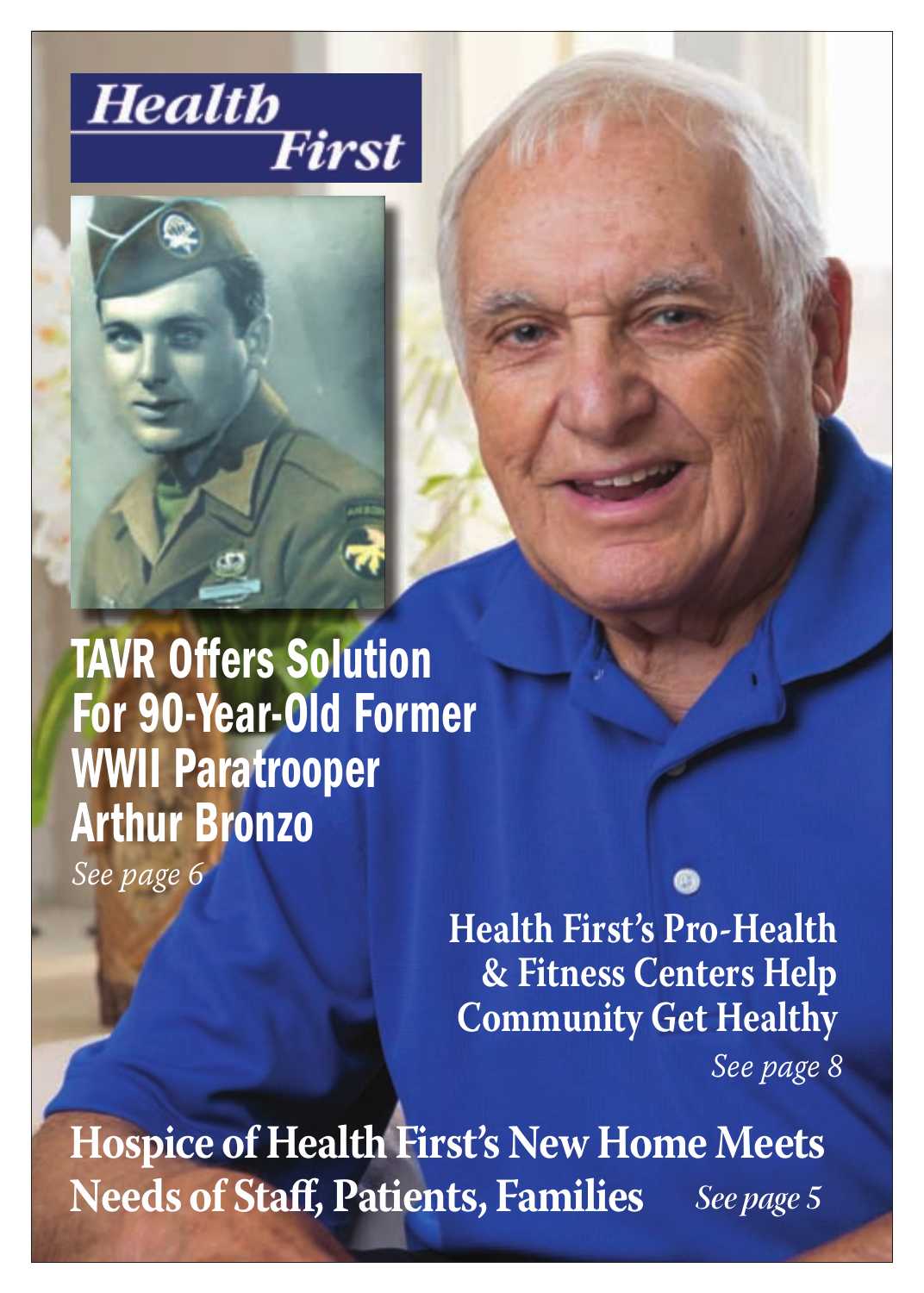

# Ordinary People. Extraordinary Stories. THROUGH  $\overline{MY}$   $\overline{E} \overline{Y} \overline{E} \overline{S}$ ...

My name is Larry. Visit HFstories.org to learn more about my journey.





## Events Help Kids In Need, Soldiers Serving Overseas

**the First's commitment to giving**<br>
back to the community is as bright as<br>
the holidays themselves. Recent events<br>
hosted to help children in need and soldiers back to the community is as bright as hosted to help children in need and soldiers stationed overseas are living proof.

Among the charitable efforts were special card-signing stations at various Health First locations. There, associates had the unique opportunity to pen handwritten, personal messages to our overseas soldiers, expressing gratitude for the sacrifices our military continues to make. Thousands of holiday cards were sent to service members – each with the added tasty touch of a candy cane.

For the fourth year in a row, Health First partnered with the South Brevard Sharing Center to help fulfill wish lists of children who otherwise may not have received gifts for the holidays. Health First associates and South Brevard Sharing Center volunteers purchased gifts for more than 600 children in Brevard County — many of whom are homeless — as part of the Sharing Center's "Children Without Christmas Toy

Drive." Purchased gifts are delivered to the children via a Sharing Center truck before Christmas Day.

But sometimes, it's our associates themselves who inspire the community.

Health First was on the receiving end of a random act of Christmas kindness, compliments of a nine-year-old boy. Yerik Cywinskito, a former patient of Health First's Palm Bay Hospital, recently delivered sandwiches to hospital associates, demonstrating his appreciation for all the hospital's associates do for the people in our community. In return, Health First invited young Yerik to have the honor of lighting Palm Bay Hospital's holiday tree. All of our Health First Hospital holiday tree lighting ceremonies were beautiful, and we appreciate all of the community's support.

The holidays are always special, and Health First is thankful for all of the joy and love our associates, patients and neighbors displayed this season. We are looking forward to happy and healthy 2017.



ABOVE: Health First partnered with the South Brevard Sharing Center to help fulfill the wish lists of needy children, and at left, Health First associates pen handwritten, personal messages to our overseas soldiers. BELOW: Health First was on the receiving end of a random act of Christmas kindness, compliments of 9-year-old Yerik Cywinskito, a former patient of Health First's Palm Bay Hospital, shown below with hospital COO Judy Gizinski.

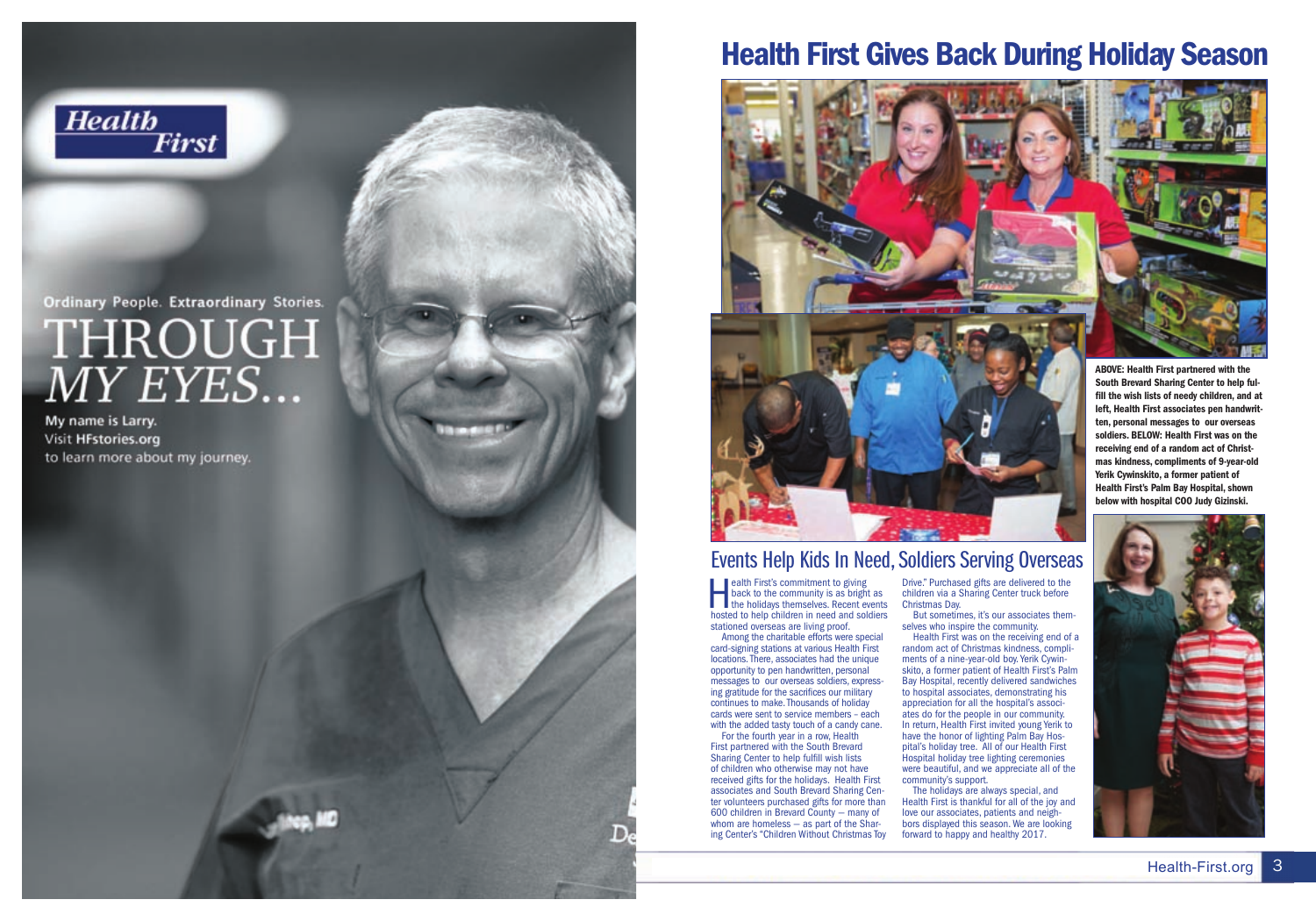# Health First Golf Classic Benefits Aging Services

## Foundation Event Supports Care Provided By Dedicated, Talented Interdisciplinary Team

**The Health First Foundation is proud to support a wide array of health and wellness initiatives that improve the lives of residents in our community, no matter their stage in life. In January, the Health First Foundation was set to host its annual Health First Golf Classic at Suntree Country Club, with proceeds benefitting Health First Aging Services.** 

**With a mission to improve the health and well-being of older adults in Brevard County, Health First Aging Services offers a dedicated interdisciplinary team that offers the knowledge and skills required to address unique goals for each patient and his or her** 

**Visa** 



**for the senior population. "Dr. Visa" serves as the program's medical director.**

**understands the challenges facing the senior population and offers a fully integrated Aging Wellness Program," said Dr. Visa.** 

**"Our commitment and focus is to provide patient- and family-centered care to enhance the quality of life for** 





THE HEALTH FIRST GOLF CLASSIC COMMITTEE included, left to right, Percy Cohrs, Robin Rice (Co-Chair), Adrian Moser, Dan Moon (Co-Chair), Anne Moon (Co-Chair), Jeff Piersall, Mo Michel, Pam Carman-Hayhurst, Brent Naylor, Keaton Senti and Justin Cook.

**our seniors to age well and live well." Health First Aging Services takes all aspects of the patient's medical, social, economic and financial situation into consideration to create a unique care plan.** 

**"Within our Health First Aging Services family, we provide resources, education and complimentary services that focus on the patient and their caregivers to fulfill their critical needs," said Dr. Visa.**

**Inpatient and Outpatient Services**

**Health First Aging Services includes the East Central Florida Memory Disorder Clinic, a not-forprofit agency funded primarily by the Florida Department of Elder Affairs' Alzheimer's Disease Initiative. The clinic provides services to individuals in the community who are concerned about Alzheimer's disease or related disorders.** 

**Inpatient and outpatient services are also available through Health First's Senior Behavioral Wellness program, located at Palm Bay Hospital. Many older adults experience unique emotional stresses, which can oftentimes be helped through specialized care.** 

**"Emotional despair and depression do not have to be a normal part of aging," said Dr. Visa. "From losing a spouse to learning to cope with physical and/or mental limitations, we are dedicated to providing** 

**individualized care and treatment for older adults."**

**Referrals for an assessment may come from the patient, physicians and other healthcare providers, as well as a family member, friend or caretaker.** 

**Support, Hope For Caregivers Health First Aging Services offers The Center for Family Caregivers, which provides information, support and hope to those who care for elderly patients. "It takes a village to take care of an elder," said Dr. Visa. "That is why we use a team approach in our clinic. "Often, the main caregivers for our patients are seniors or an adult child from the 'sandwich generation.' These caregivers are overwhelmed and stressed, trying to navigate the healthcare maze. Our team discusses the care plan with patient and family caregivers. This is gratifying for the patient, family and our team, as this unique approach helps us all be on the same page."**

**Ongoing programs include customized information and referrals for all caregiving needs, caregiver training programs, support groups and special social events designed to allow families to enjoy time together.** 

For information about Health First Aging Services, call 321.434.7611. For information about the Health First Foundation, visit HFgive.org.

## Hospice of Health First's New Home Meets Needs of Staff, Patients and Families

Bright Star Program, Which Helps Grieving Children and Families, Among Services Provided

**A** fter 25 years of serving the community from its origin<br>office location, Hospice of<br>Health First has a new home. The **community from its original office location, Hospice of Hospice team has moved to a different locale that boasts a variety of benefits, including: energy efficient, well-planned meeting rooms; an open floor plan; and comfortable family counseling spaces. Designed with a focus on community, Hospice of Health First can meet the needs of its staff, patients, survivors and community members. As experts in endof-life care, the new space will serve as a one-stop shop for information about advanced directives, bereavement support and end-of-life care.** 

**Bright Star Provides Safe Place**

**Hospice of Health First's Bright Star Program helps children and their families by offering facilitatorguided, peer-supported groups for children, teens and adults. Hospice of Health First believes that children who are grieving the loss of a significant person in their lives do not warrant a diagnosis but need a safe place where they are well supported. Bright Star offers: Emotional support in a safe and** 



HEALTH FIRST IS GRATEFUL for the support of donors, whose generosity enables us to provide compassionate care and meaningful programs and services to more people in our community.



AFTER 25 YEARS of serving the community from its original office location, Hospice of Health First has a new home. The Hospice team has moved to a different locale that boasts a variety of benefits, including: energy efficient, well-planned meeting rooms; an open floor plan; and comfortable family counseling spaces.

**comfortable environment that allows the children and families to grieve while promoting healing n** Support for grieving children **through arts, crafts, storytelling, discussion and play n** Programs that are open to the **community – Bright Star does not** 

**charge a fee Evening sessions during the school year for multiple age groups (including tweens and teens)**

**n** One-on-one sessions for family **members requesting information about the program**



**Grateful For Support**

**Health** 

**First** 

To learn more about Hospice of Health First, visit HFhospice.org.



**"Health First Aging Services**  Dr. Visa Srinivasan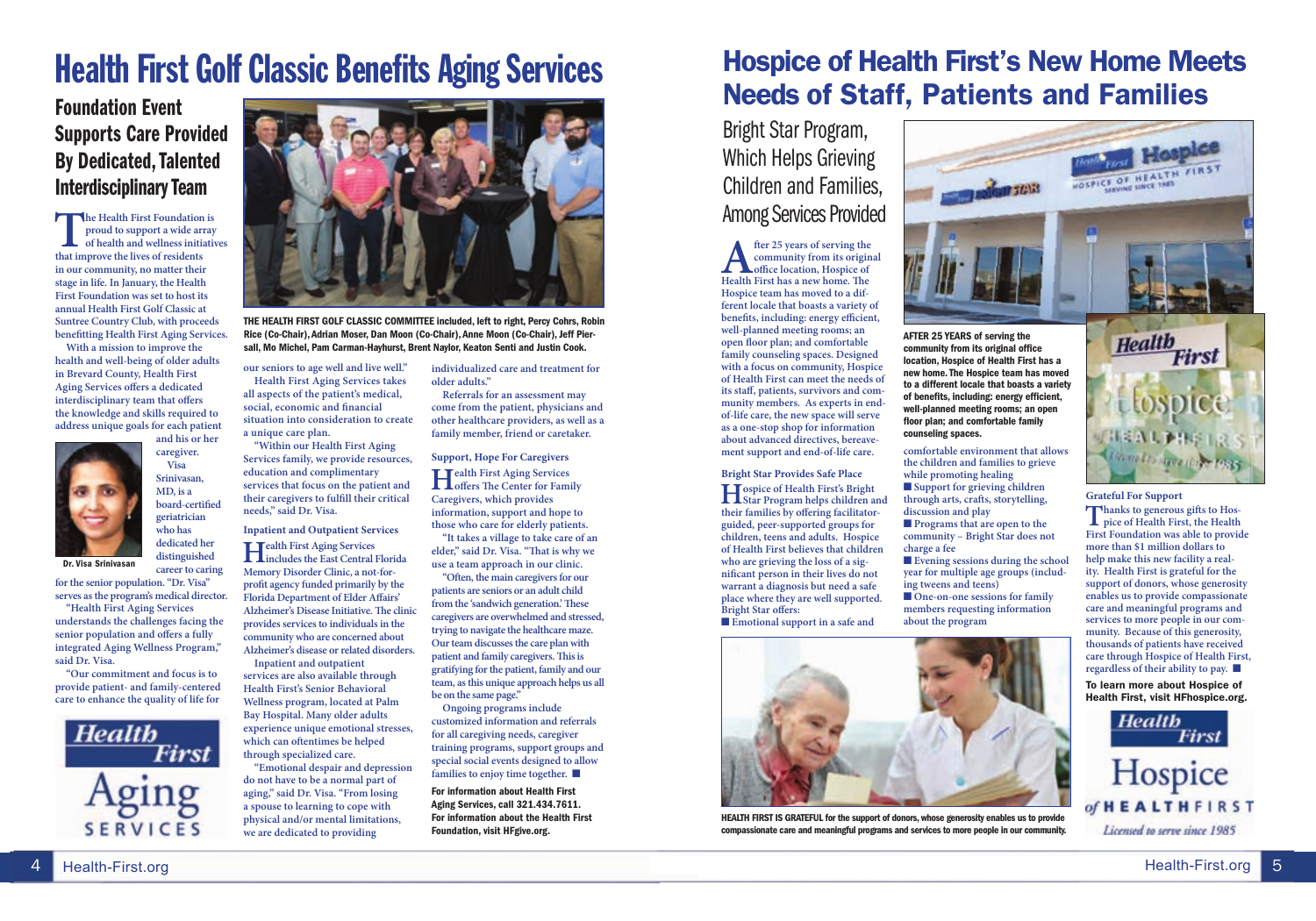## TAVR Offers Solution For 90-Year-Old Former WWII Paratrooper

**Arthur Bronzo is the poster boy for aging gracefully,**<br>thanks to a strong constitution and good fortune. **boy for aging gracefully, thanks to a strong constitution and good fortune.** 

**At 90, this member of the Greatest Generation survived the Battle of the Bulge, the WWII campaign in which American forces incurred an exorbitant number of casualties. The former paratrooper also survived after capturing 11 German soldiers, with just the assistance of a fellow GI. Arthur also could have just as easily drowned when the ferry he and his fellow soldiers were sailing in across an icy French river sank.** 

**But through these incidents and more, Arthur emerged victorious.** 

**More than 70 years later, Arthur hasn't slowed down – even retirement didn't affect the work ethic of this electrician from Brooklyn. Now living in Melbourne with Sue, his wife of 65 years, Arthur spends several days a week helping at Ascension Catholic Church's thrift shop. Whenever anyone he knows needs electrical work done, Arthur is happy to offer his expertise after decades in the field.**

**With his beloved Sue, four children, five grandchildren and five greatgrandchildren, Arthur has plenty to live for. If he can help it, he's not going to allow health problems to get in his way.** 

#### **Suffering From Aortic Stenosis**

**Thirty years ago, doctors placed a stent in Arthur to help his heart work better. With the device's help for three decades, Arthur's big heart pumped away, allowing this soldier to go about his routine for many years. A few months ago, however, Arthur noticed a shortness of breath and swollen legs. His doctor recommended a visit to Health First cardiologist Jim Ronaldson, MD, who discovered that** 



At 90, Arthur Bronzo, a member the Greatest Generation and World War II paratrooper, now lives in Melbourne with Sue, his wife of 65 years, and spends several days a week helping at Ascension Catholic Church's thrift shop.

**Arthur's aortic valve, which should normally expand to the size of a quarter, was only opening to the size of a dime.**

**Arthur was suffering from aortic stenosis, the gradual restriction of the leaflets that allow blood to pump out of the left ventricle. As the leaflets harden, the opening becomes smaller and smaller. This places a greater strain on the heart, which must work harder and harder to keep up the blood flow. Eventually, the heart can fail.**

**"From onset of any symptom, almost 50 percent of people with aortic stenosis die within two years if untreated," said Matthew Campbell, MD, a Health First thoracic and cardiac surgeon. "There are a number of end-stage cancers with better track records."** 

**Arthur's swollen legs were caused by fluid retention of the kidneys, which is a common reaction with decreased** 

#### **blood flow.**

**"Unfortunately, the extra fluid just backs up into the lungs, because the heart is struggling to pump through the diseased valve," explained Dr. Campbell.**

**Traditional open-heart aortic valve replacement (TAVR) surgery remedies the situation, but at Arthur's age, he was not a good candidate for such a complex procedure.** 

**Drs. Campbell, Jara To the Rescue Dr. Campbell came to the rescue with cardiologist Dr. Cesar Jara. The two joined forces to perform a transcatheter aortic valve replacement (or TAVR), making Arthur one of a few patients in Brevard to undergo this minimally invasive surgery. He may have been among the first, but Arthur certainly will not be the last TAVR patient in Brevard – the procedure can be a lifesaver for many.**

**"TAVR offers many patients, especially our older, more frail patients, a good solution for their severe symptomatic aortic valve stenosis," said Dr. Campbell.** 

**In traditional AVR, which is performed under general anesthesia and requires a heart-lung machine, the heart surgeon removes the diseased valve and sews in a new one. Although surgeons at Health First's Holmes Regional Medical Center's Heart Center perform minimally invasive AVR (through a small incision between the ribs on the right side of the chest), the procedure is still appropriate only for younger and moderate-risk patients, who typically tolerate the surgery very well.** 

**Better suited to individuals who, like Arthur, may have age working against them, TAVRs are performed without the need for a heart-lung machine and frequently without any incisions at all, but rather catheter sites in the femoral arteries of the groin.** 

#### **Hybrid Operating Room**

**I**<sup>n</sup> transcatheter aortic valve<br>replacement, a large stent with **n transcatheter aortic valve functional "leaflets" attached is delivered to the heart. This essentially replaces the diseased stenotic aortic valve and normalizes blood flow out from the heart into the body.**

**Because there is no long-term data on lifespan of the TAVR valve stent yet, the procedure is restricted to high-risk, "redo" patients or patients older than 75. That, however, may change as more research studies are completed.** 

**"If we get more long-term data on the TAVR valve durability, we will likely expand its uses in the United States," added Dr. Campbell.**

**With the recent addition of a hybrid operating room at Holmes Regional Medical Center, performing procedures such as TAVR have been made that much easier for the cardiothoracic team at Health First.**

**"The hybrid room is a large operating room where we can perform the full gamut of traditional and minimally invasive cardiac and vascular surgery but also incorporates state-of-the-art imaging identical in quality to a catheterization suite," said Dr. Campbell.** 

**"More and more procedures are** 

ARTHUR BRONZO survived the Battle of the Bulge, the WWII campaign where American forces incurred an exorbitant number of casualties. The former paratrooper also survived after capturing 11 German soldiers, with just the assistance of a fellow GI. Arthur also could have just as easily drowned when the ferry he and his fellow soldiers were sailing in across an icy French river sank.

**becoming hybrids of both approaches, in order to get the best outcome. Even trauma patients can benefit from multi-modality procedures melding open and catheter-based approaches."**

**An extension of Health First's superior cardiac services, the Health First Valve Clinic is the only center on the Space and Treasure coasts dedicated to offering a comprehensive range of surgical options for heart valve replacements.**

**As for Arthur, after a two-day hospital stay and a few weeks of R&R at home, he was back to feeling like himself again. For him, Health First's cardiovascular team and technology gave him the opportunity to continue doing what he loves most: enjoying the love of his family, volunteering for his church and making a difference in**  his community.

For more information about the Health First Valve Clinic, call 321.434.VALV.



**Health** .<br>First Heart & Vascular **SERVICES**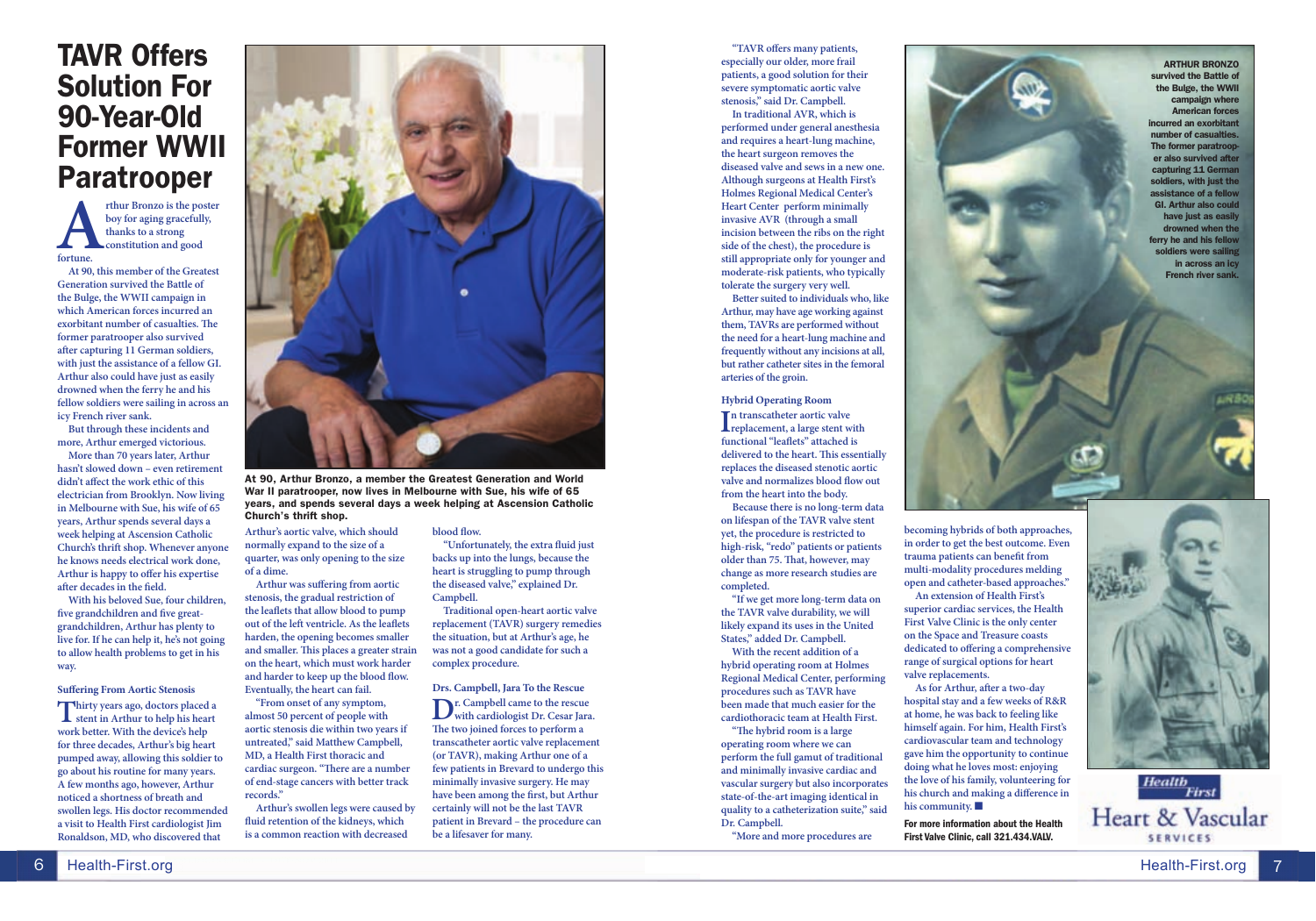# Health First Pro-Health & Fitness Centers Here to Help Members Stay on Track



HEALTH FIRST PRO-HEALTH & FITNESS CENTERS are where health and wellness are a way of life. As a member, you have access to four state-of-the-art facilities, each with their own unique feel and special features. With more than 25 years of exceptional experience in health & fitness centers, Pro-Health & Fitness Centers have degreed and certified exercise staff that are dedicated to a well-rounded, total fitness experience.

### Four Facilities in Brevard Offer Diverse Health and Wellness Programs, Services

**I** thappens to the best of us.<br>We decide that we're finally going to get in shape, only to get side<br>tracked – or we're intimidated to take the first step. **t happens to the best of us. We decide that we're finally going to get in shape, only to get sidetracked – or we're While physical fitness isn't always an easy commitment to make, it's an** 



**Pro-Health & Fitness Centers experience total convenience. "Exercise** 

**positively impacts all systems in your body," said Jon Williams, director of Pro-Health & Fitness, which offers locations in Melbourne, Palm Bay, Merritt Island and Viera.** 

**"Shortly after initiating an exercise program, it is common to notice improvements in lung and heart function, as well as increased muscular strength. Exercise also decreases the risk of ailments and diseases that can shorten your life, including coronary artery disease, high blood pressure, type 2 diabetes and even some cancers."** 

**Health First recommends checking with your doctor before starting a new exercise program. This is especially important if you haven't exercised for a long time or have a chronic health problem, such as heart disease, diabetes or arthritis.** 

**"If you are already experiencing any of these health issues, being active may help you to have better control over them, helping you to feel better and live longer," Williams added.**

#### **SERVICES FOR EVERYONE**

**Dedicated to the health and well-being of our community, Health First offers diverse health and wellness programs and services at the four Health First Pro-Health & Fitness Centers. There's something for everyone, no matter your age or fitness level. Start your 2017 with a get-healthy plan. Now's the time to take charge of your health and your future. BENEFITS OF REGULAR EXERCISE**

> **n** Boosts Energy **n** Promotes weight loss  $\blacksquare$  **Helps fight health conditions and diseases n** Improves mood **n** Aids in improved sleep **Encourages social activity** n **Reduces stress n** Enhances flexibility

Visit myPHF.org for more information.

# GET IT DONE!

# LIFE WILL WAIT FOR YOU



For more information on our member services, visit **myPHF.org**

Hours: **Monday - Thursday: 5 am to 10 pm Friday: 5 am to 9 pm Saturday: 8 am to 5 pm Sunday: 8 am to 5 pm**

**Health First** 

Pro-Health & FITNESS CENTER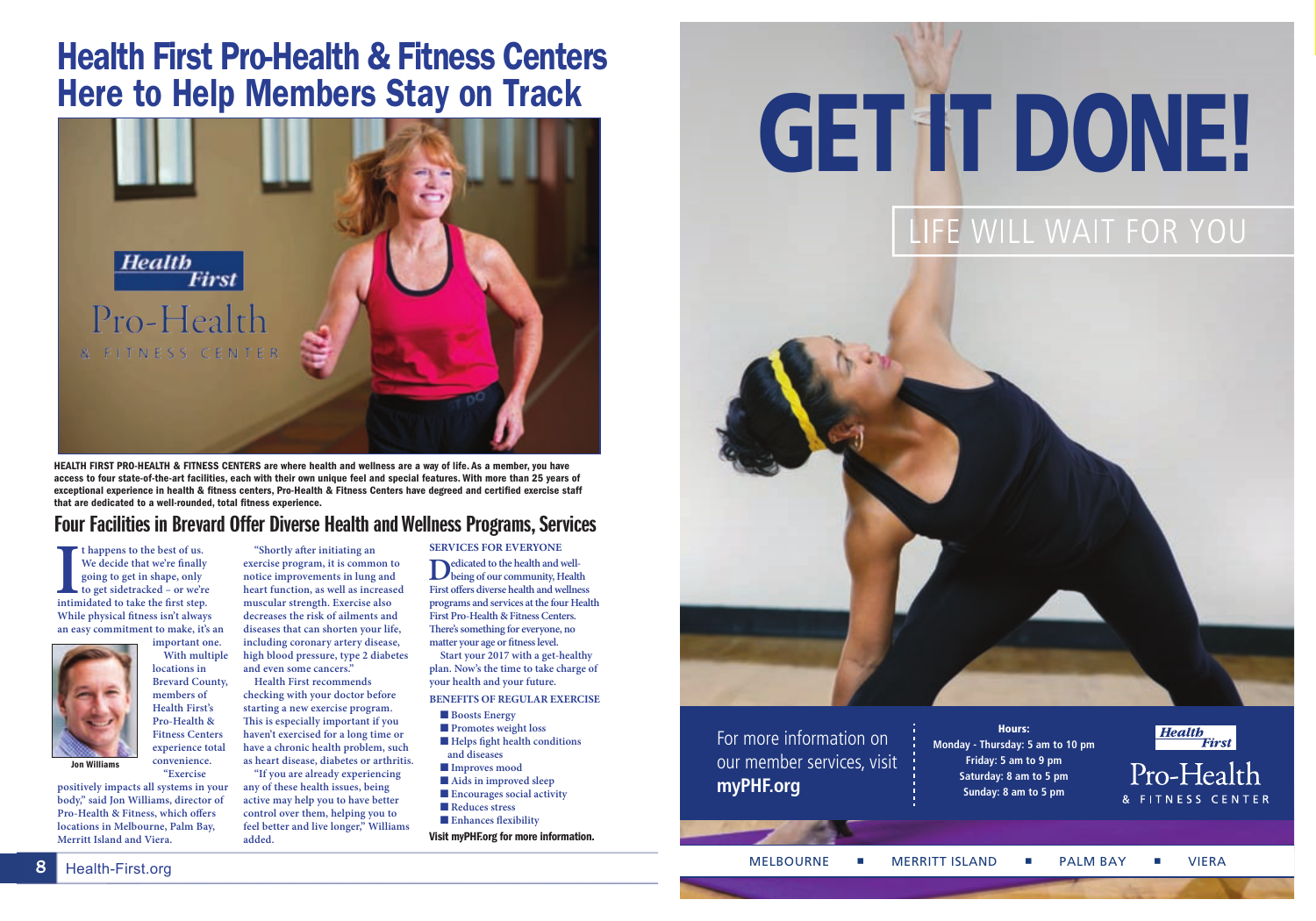

COMPASSIONATE, EXPERIENCED AND ADEPT with the most advanced equipment and procedures, the team of cardiothoracic surgeons and staff at Heart and Vascular Services combine their formidable knowledge to keep the hearts of Brevard beating happily.

# It Takes Heart and Soul To Deliver Health First's Heart and Vascular Services' High Level of Care

t takes heart and soul – along<br>with the highest level of experti<br>and most-up-to-date technolog<br>- to deliver the high level of car<br>that is the hallmark of Health First's **t takes heart and soul – along with the highest level of expertise and most-up-to-date technology – to deliver the high level of care Heart and Vascular Services.** 

**With Health First's Holmes Regional Medical Center serving as its headquarters, Brevard's only Heart Valve Clinic was the site of Brevard's first transcatheter aortic valve replacement (TAVR) surgery. Already, Health First's Heart and Vascular Services has made heart history in the Space Coast.**

**The program offers a comprehensive range of treatment options, which include:**

**n** Open heart surgery (including **bloodless surgery), plus robotic lung cancer surgery and video-assisted thoracoscopic surgery (VATS)** 

**n** Minimally invasive valve surgery **for mitral, aortic and tricuspid valves**   $M$ **MAZE** surgery, a surgical **ablation treatment for atrial fibrillation that uses microwave or ultrasound energy, which creates** 

**scar tissue that blocks the abnormal electrical signals causing the arrhythmia.**

**n** Coronary artery bypass, **including off-pump or "beating heart" surgery, which avoids the possible complications of using a heart-lung machine** p-to-date technology arrhythmia. any major metropolitan areas would<br>the high level of care Coronary artery bypass,<br>trk of Health First's including off-pump or "beating<br>lar Services heart" surgery which evoids the Dr. Tamim

> **Hybrid arch/thoracic endovascular aortic repair (TEVAR). The procedure involves the placement of an expandable stent graft within the aorta to treat aortic disease without operating directly on the aorta.**

**n** Thoracic aortic aneurysm repair

#### **POWERHOUSE TRIO**

Compassionate, experienced and **added equipment and procedures, the team of cardiothoracic surgeons and staff at Heart and Vascular Services combine their formidable knowledge to keep the hearts of Brevard beating happily. At the helm of this outstanding, close-to-home care is the "heart team" of Tamim Antaki, MD, Matthew** 

**Campbell, MD, and Ulfur Gudjonsson, MD, a powerhouse trio of specialists any major metropolitan areas would be proud to call their own.** 

#### n **Dr. Tamim Antaki**

FOR EXTREMELT SURGERY, WHICH AVOIDS the<br>
possible complications of using a<br> **degree from Aleppo University**<br>  $\frac{1}{2}$ <br> **degree from Aleppo University Faculty of Medicine in Aleppo, Syria. He completed his residency in general surgery at New York Methodist Hospital in Brooklyn, New York, as well as research and clinical fellowships in cardiothoracic surgery at the University of Arkansas. Board certified by the American Board of Thoracic Surgery and the American Board of Surgery, Dr.** 



**and Lung, in Little Rock. He was also chief of the division of cardiothoracic surgery at the University of Arkansas.**

 **Dr. Antaki has contributed his medical expertise to various medical publications and is a popular speaker in his field, both nationally and internationally. He is also a fellow with the American College of Chest Physicians and the American College of Surgeons.**

**His special interests include: mitral and aortic valve repair; robotic-assisted cardiac and thoracic surgery; minimally invasive mitral surgery; cardiac pacemaker and defibrillator surgery; endovascular aortic aneurysm repair and carotid surgery; and aortic and peripheral vascular surgery.**

#### **n** Dr. Matthew Campbell **Board certified in thoracic surgery, general surgery, cardiac and vascular surgery, Dr. Campbell is fellowship-trained in vascular and thoracic surgery. His professional interests and focuses include: aortic valve replacement; minimally invasive approaches for mitral and tricuspid repair/replacement and aortic**  repart/replacement and aortic<br>
valve replacement; aortic aneurysm First's l<br>
surgery both endovescular and onen. is Dr. **surgery, both endovascular and open; a** interests and focuses include: aortic<br>
valve replacement; minimally invasive<br>
approaches for mitral and tricuspid<br>  $\Gamma$  and Campbell through Health<br>  $\Gamma$  and Campbell through Health

**coronary artery bypass surgery; robotic lung and mediastinal tumor resections;** 

**Hahnemann University School of Medicine in Philadelphia, Dr. Campbell completed his residency in general surgery at Eastern Virginia Medical School in Norfolk. He completed his fellowships in vascular** 

Dr. Matthew Campbell



COMPLEMENTING HEART AND VASCULAR SERVICES is the soon-to-open Cardiac and Rehabilitation Wellness Program, made possible by funds from the 2016 Health First Foundation's Grape Escape, a charitable event that raised more than \$425,000 for this comprehensive program for Heart and Vascular Services patients.

**specializes in the triage and treatment of patients with severe valve disease," said Dr. Campbell. "In our practice, robotic technology is utilized to perform minimally invasive thoracic procedures. It is a powerful tool with state-of-the-art 3D vision."**

#### **n** Dr. Ulfur Gudjonsson

**I n partnership with Drs. Antaki First's Heart and Vascular Services is Dr. Gudjonsson, board certified in surgery with specialty certification in thoracic and cardiac surgery. He earned his medical degree from Wake Forest University in Winston-Salem, North Carolina.** 

**"I was fortunate enough to receive a Navy scholarship," he said. "I received a lot of training on care of battlefield injuries that steered me towards the surgical side of medicine."**

**Part of Dr. Gudjonsson's on-the-**Part of Dr. Gudjonsson's on-the-<br>
job medical experience was gained<br>
For the surface space of the surface space of the surface space of the surface space of the surface space of the space of the space of the space of the s **through the military, where his duties included serving as the ship surgeon aboard the USS Kitty Hawk aircraft carrier. He also was the surgical department head at the U.S. Naval Hospital in Keflavik, Iceland.** 

> **Dr. Gudjonsson completed his surgery internship and general surgery residency at the Naval Medical**

![](_page_5_Picture_30.jpeg)

**Diego and his** 

**cardiothoracic surgery residence with IUSM in Indianapolis.** 

**He was a cardiothoracic surgeon with Indiana University Health Bloomington Hospital. He also served as chief of cardiothoracic surgery for South Georgia Medical Center in Valdosta, as well as surgeon and assistant professor for Athens Regional Medical Center/Emory University.**

#### **CUTTING EDGE PROGRAMS**

**Complementing Heart and Vascular Services is the soonto-open Cardiac and Rehabilitation Wellness Program, made possible by funds from the 2016 Health First Foundation's Grape Escape, a charitable event that raised more than \$425,000 for this comprehensive program for Heart and Vascular Services patients.**  nd open and<br>
a lot of training on care of battlefield<br>
injuries that steered me towards the<br>
A graduate<br>
A graduate<br>
A graduate<br>
a surgical side of medicine."<br>
<br>
<br>
Program for Heart and Vascular<br>  $\frac{1}{2}$ <br>  $\frac{1}{2}$ <br>  $\frac{$ 

> **Through screenings, education and rehabilitation, the program will help patients dealing with cardiovascular disease to improve their health by managing risk factors and adopting lifestyle changes. The rehabilitation clinic is currently under construction at Heath First's Pro-Health and Fitness facility in Melbourne.**

**With cutting-edge programs and an expert medical team, Health First's Heart and Vascular Services is ready to do battle against heart disease, an insidious killer that is the primary cause of death in the United States.** 

For more information, visit visit HFheart.org

![](_page_5_Picture_41.jpeg)

**and open and endovascular surgery. A graduate** 

**of the** 

**Center in San**  Dr. Ulfur Gudjonsson

**Michigan in Ann Arbor and thoracic surgery from the University of Virginia in Charlottesville. Dr. Campbell lists Health First's Valve Center and technology such as the daVinci robotic systems as among** 

**the tools that help optimize patient outcomes. "The Valve Center is a multidisciplinary entity that**